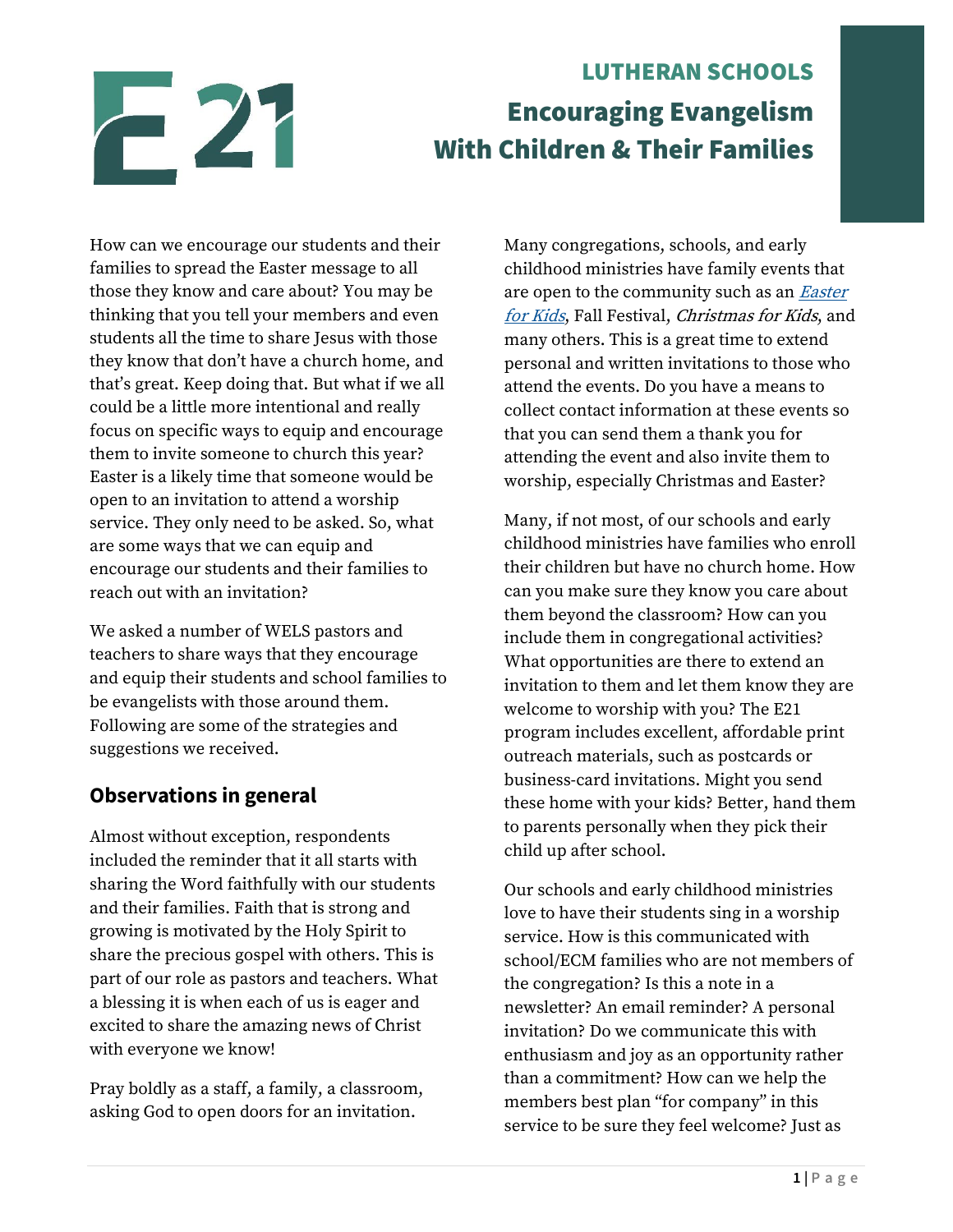important, when these family members do come to see their child sing, what is the plan to follow up with them? Is the pastor or a trained lay member ready to stop by within three days of that worship visitor attending church? That is vital in encouraging that individual to make a repeat visit.

Written invitations in newsletters and other publications are good. But wouldn't you be more likely to attend something if someone

cared enough to ask you in person? Identify the school families who would be wonderful at extending or offering one-to-one invitations. Ask them to work together to identify ways to extend those invitations and to make



Can you help your students find a partner to encourage them to reach out with their invitations? They could pray for each other and spur one another on to work their list.

Provide a lesson on letter writing for primary through high school students where they draft a letter that could be sent to those they would like to invite. Encourage them to make it personal. Discuss ways for them to follow-up once the letter is mailed.

> Could students design a special postcard to invite others to their church for Easter? Once printed, each student can take several to hand out individually or mail.

> Our young people are savvy with social media. Encourage them to

sure that all school or early childhood families receive that personal invitation.

#### **In an elementary or high school**

Sharing the Resurrection of Jesus is a natural part of the lessons in *Christ Light* or catechism, but it can easily become something that we just talk about. We need to also discuss the reasons why we witness. We need to share how to witness. Intentionally plan for these discussions and listen to student suggestions on ways for them to reach out to friends and those they know. Explain to them that inviting unchurched friends and relatives to church is a really good way to "ease into" witnessing. It is not scary. It can be! But we can turn to Scripture with our fearful feelings—God often uses his Word to encourage us in this.

Provide the opportunity for students to brainstorm a list of people they know and would like to invite. Provide them with the steps to "work" that list. You will find a "*MY PERSONAL* MISSION FIELD CARD" document, aimed at helping kids do just this, **[here.](https://welscongregationalservices.net/e21/)**

use that as an additional way to extend their invitations. An invitation video to Easter Sunday is available in the Evangelism E21 resource packet [here.](https://welscongregationalservices.net/e21/)

Practice role-playing. Students may be hesitant because they are uncomfortable or unsure of what to say. Create authentic scenarios and help them to consider and practice ways to respond and what to say. Explain that it is okay if they simply invite friends to Easter Sunday. That might be *all* they say for now. When that friend attends, it sets the stage for future spiritual conversation. Help the students think through how those might go.

Schedule an Easter canvassing event with students and their families. This event can have everyone meet at a given time and hand out invitations in a pre-determined area around the church. Another possibility is setting a given time for students to go out with their families in their own neighborhood or to those they would like to invite. You can find more information on canvassing viewing the Congregational Evangelism kit **[here](https://welscongregationalservices.net/congregational-evangelism-kit/)**.